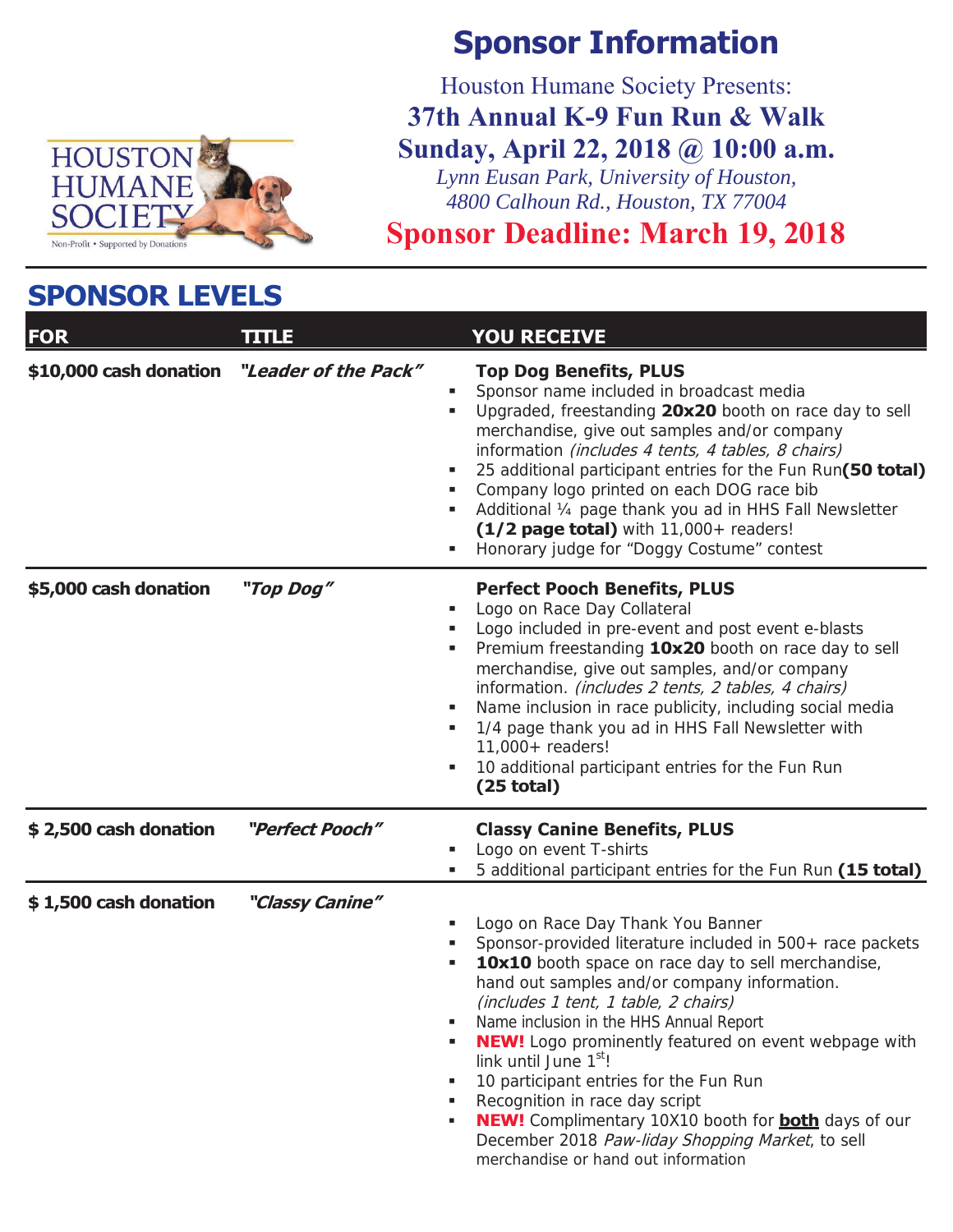

**VENDOR LEVELS** 

## **Vendor Information**

Houston Humane Society Presents: **37th Annual K-9 Fun Run & Walk Sunday, April 22, 2018 @ 10:00 a.m.** 

*Lynn Eusan Park, University of Houston, 4800 Calhoun Rd., Houston, TX 77004*

## **Vendor Deadline: April 16, 2018**

| VENDUR LEVELS       |                                  |                                                                                                                                                                                                                                                                                                                                                                                                                                                                                                                                          |  |  |  |
|---------------------|----------------------------------|------------------------------------------------------------------------------------------------------------------------------------------------------------------------------------------------------------------------------------------------------------------------------------------------------------------------------------------------------------------------------------------------------------------------------------------------------------------------------------------------------------------------------------------|--|--|--|
| <b>FOR</b>          | <b>TITLE</b>                     | <b>YOU RECEIVE</b>                                                                                                                                                                                                                                                                                                                                                                                                                                                                                                                       |  |  |  |
| \$550 cash donation | "Happy Hound" vendor<br>٠        | <b>Promising Pup Benefits, PLUS</b><br>Complimentary 10x20 booth space on race day to sell<br>٠<br>merchandise, hand out samples and/or company<br>information (includes 2 tents, 2 tables, 4 chairs)<br>Name recognized in race-day announcements<br>3 additional participant entries for the Fun Run (5 total)                                                                                                                                                                                                                         |  |  |  |
| \$300 cash donation | "Promising Pup" vendor<br>٠<br>٠ | Complimentary 10x10 booth space on race day to sell<br>merchandise, hand out samples and/or company<br>information. (includes 1 tent, 1 table, 2 chairs)<br>Name recognized in race-day announcements<br>Vendor-provided literature, coupons, or samples<br>included in 500+ race packets<br>2 participant entries for the Fun Run<br><b>NEW!</b> Complimentary 10X10 booth for <b>one</b> day of your<br>choice at our December 2018 Paw-liday Shopping Market<br>to sell merchandise, hand out samples, and/ or company<br>information |  |  |  |
| \$150 cash donation | "Paw-Pup" vendor<br>٠            | <b>NEW!</b> Reserved 10x10 booth area (you provide<br>tent, table & chairs) on race day to sell merchandise,<br>hand out samples and/or company information. Get<br>exposure with 500+ race participants, onsite<br>media, event organizers, sponsors, park and<br>university visitors too! (*please note that "Paw-Pup"<br>spaces will be in a designated area, with spaces<br>assigned, as decided by event organizers)                                                                                                                |  |  |  |

*The Houston Humane Society is dedicated to, and working towards, ending cruelty, abuse and the overpopulation of animals while providing the highest quality of life to those in our care. It is through the generosity of people throughout our area and caring corporations that allows us to continue our care of almost 50,000 animals each year. For more information, visit www.houstonhumane.org* 

**There is a sponsorship or vendor level for every budget!**